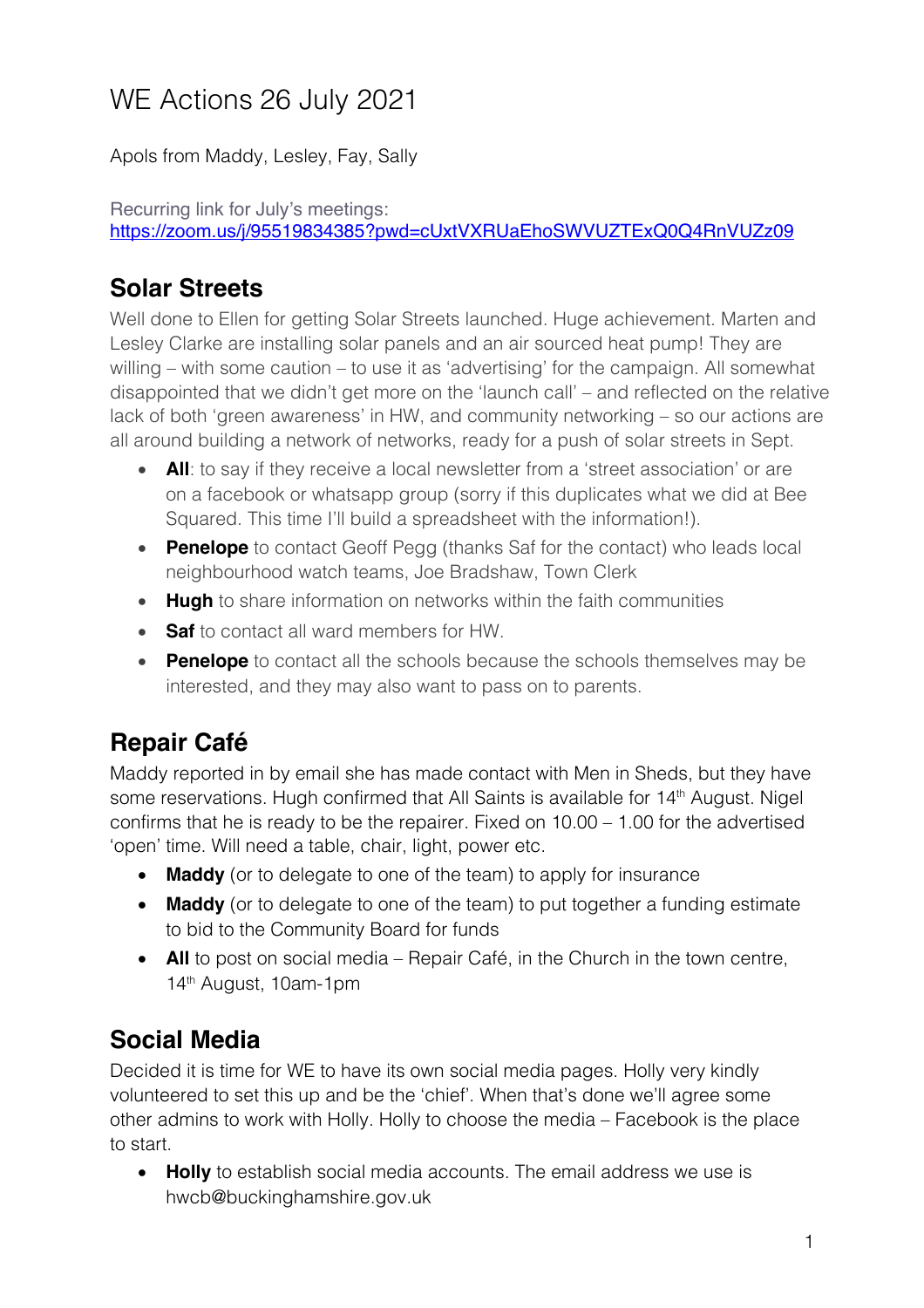# **Litter picking**

• **Penelope** to talk to Zia because he is interested in litter picking, and see if he would pick this up for WE.

## **Pollinators and Bees**

Verges

• From last week: **Fay** to set up a meeting with David Sutherland, Sally Jay, John Shaw, Rosie Tunnard, and Wayne Pickford.

## Bee School

Saf met a bee keeper at the CAB event at Pann Mill from Saunderton who is going to get in touch.

#### Rake Rattle and Grow

- **Everyone**: harvest yellow rattle seed please. (sorry, forgot to say this at the meeting!)
	- When in the next 10 days or so
	- Where? It grows on most sites that chiltner rangers manages: https://chilternrangers.co.uk/where-we-work/
	- How? Take a paper bag or an envelope, and take half, and leave half
	- Then what? Hold onto it until Chiltern Rangers call for it for their schools project.

#### Bee Squared

- **Fay** to discussing 'direct payments' with her line manager and team tomorrow.
- From last week: **Fay**, **Penelope** and **Saf** to explore a funding bid to be marked 'pending' for this activity to hold the funds for later in the year
- From last week: **Penelope** to put together a little 'schedule' of how the various pollinator projects may map out over the year, to keep things connected, and a bit of a brief for Bee Squared next year.

# **Walking and Cycling**

## Walking (and cycling?) Superhighways

Lesley has been talking to the Rangers about improving walking up Tom Burt's Hill where the steps are now in need of repair. And we could extend that using the footpath up to the Girl's School and John Hampden, and using the path behind the Cemetary the other way. These are not currently cycleways and some concern that they could become unsafe if used by fast cyclists. The off-road footpaths are not swept.